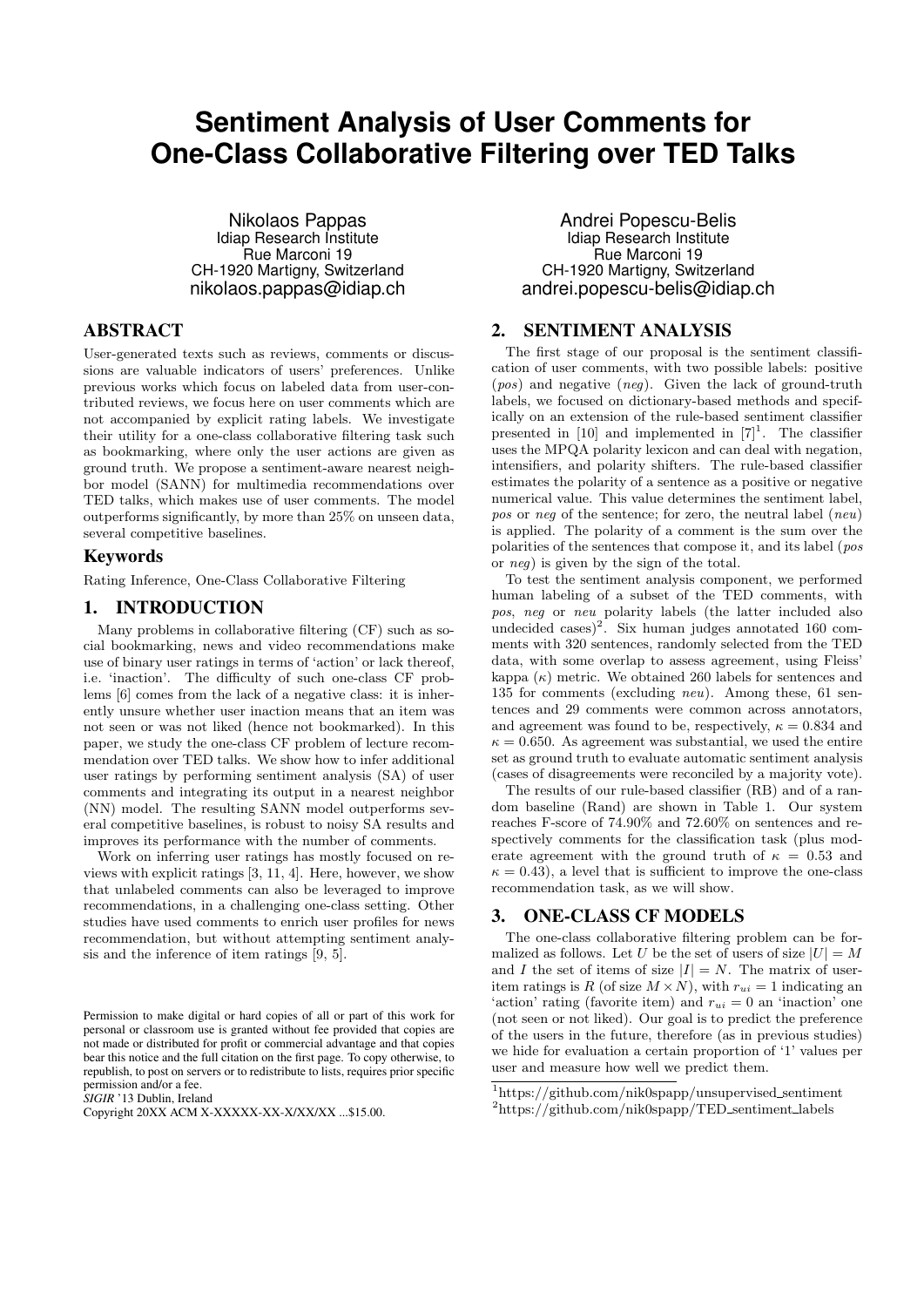|                   | Sentences ( $pos=123$ , $neg=137$ ) |        |                          |            | Comments ( $pos=76$ , $neg=59$ ) |        |                          |         |
|-------------------|-------------------------------------|--------|--------------------------|------------|----------------------------------|--------|--------------------------|---------|
| Methods           | Precision                           | Recall |                          | Kappa      | Precision                        | Recall |                          | Kappa   |
| Rule Based (RB)   | 73.43                               | 76.42  | 74.90                    | 0.53       | 75.71                            | 69.73  | 72.60                    | 0.43    |
| Baseline (Rand)   | 47.36                               | 48.64  | 47.90                    | $-0.01$    | 56.24                            | 53.42  | 54.63                    | $-0.02$ |
| <b>Annotators</b> | $\overline{\phantom{0}}$            |        | $\overline{\phantom{0}}$ | $\rm 0.83$ |                                  | -      | $\overline{\phantom{0}}$ | 0.65    |

Table 1: Performance of annotators, ruled-based and random classifier measured with Precision, Recall, F1 and Fleiss' kappa ( $\kappa$ ). Inter-annotator agreement is substantial ( $\kappa \geq 0.65$ ).

#### 3.1 Neighborhood Models

Nearest neighbor (NN) models are often used in collaborative filtering and have been proven quite effective despite their simplicity [2]. Here, we use item-based neighborhood models which are described by Eq. 1. The prediction function  $\hat{r}_{ui}$  estimates the rating of a user u for an unseen item i. It relies on the bias estimate  $b_{ui}$  of the user u for various items  $j$  (given in Eq. 2) and on a score computed using the  $k$  most similar items to  $i$  that the user  $u$  has already rated, i.e. the neighborhood  $D^k(u; i)$ . The denominator is a normalization factor.

$$
\hat{r}_{ui} = b_{ui} + \frac{\sum_{j \in D^k(u;i)} d_{ij}(r_{uj} - b_{uj})}{\sum_{j \in D^k(u;i)} d_{ij}} \tag{1}
$$

The bias estimate  $b_{ui}$  is computed as the sum of the average ratings  $\mu$  of items in a given dataset, the average rating  $b<sub>u</sub>$  of a user u and the average rating  $b<sub>i</sub>$  for a given item i. The coefficient  $d_{ij}$  is the similarity between item i and item j (Eq. 2) and is computed using the similarity  $s_{ij}$  between items  $i$  and  $j$ , weighted by the normalized importance of the number of common raters  $n_{ij}$  (close to 1 if  $n_{ij} \gg \lambda$ ). We determine the optimal values of  $\lambda$  and of the neighborhood size  $k$  using cross-validation.

$$
d_{ij} = s_{ij} \frac{n_{ij}}{n_{ij} + \lambda}; \ b_{ui} = \mu + b_u + b_i \tag{2}
$$

The similarity  $s_{ij}$  can be computed using a function such as cosine similarity or Pearson's correlation between vectors representing i and j in the  $N \times N$  co-rating matrix derived from R. However, given that ratings are binary and not real-valued, the biases should not be computed linearly, but using the formulas proposed below, which take into account the number of the items and the maximally rated items.

$$
\mu = \frac{1}{|I|} \sum_{i \in I} \frac{r_i}{r_{max}}; \ b_u = \frac{r_u}{|I|}; \ b_i = \frac{r_i}{r_{max}} \tag{3}
$$

#### 3.2 Sentiment-Aware Neighborhood Model

We propose a sentiment-aware nearest neighbor model (SANN) which integrates into a NN model the preferences of the users that are extracted from user-generated text by sentiment analysis. In order to achieve that, the model in Eq. 1 must be modified as follows: firstly, the neighborhood  $D^{k}(u;i)$  must account for the additional training data, and secondly, the rating function  $r_{uj}$  must map the output of sentiment analysis over comments to rating values that are understandable by the model. Thus, we modify the Eq. 1 of the traditional neighborhood models as follows:

$$
\hat{r}_{ui} = b_{ui} + \sum_{j \in D_c^k(u;i)} d_{ij} (r'_{uj} - b_{uj})
$$
\n(4)

In this equation,  $D_c^k(u; i)$  is the neighborhood of the k most similar items that the user has already rated or commented and  $r'_{uj}$  is the result of the mapping function that

accounts for both explicit ratings and those inferred from comments, defined as follows:

$$
r'_{uj} = \begin{cases} 1, & \text{if } r_{uj} = 1 \\ c_{uj}, & \text{if } r_{uj} \neq 1 \end{cases} \tag{5}
$$

 $c_{ui}$  is a mapping function which maps the polarity level of a comment  $C_i$  of user u to a rating understandable by the SANN model. We will compare three such mapping functions, formally defined in Table 2: two of them, noted 'rand-SANN' and 'SANN', generate 3-way ratings (1, 0, -1) from the random (Rand) and respectively the rule-based (RB) sentiment classifiers, while the third one, noted 'polSANN', generates a polarity value between -1 and 1 by combining the polarity scores of the sentences that constitute a comment. For all the three functions, the pos class has a positive effect on  $\hat{r}_{ui}$ , while neu and neg classes have a negative effect. An optimal function (per user or global) could also be learned from the data, in future work.

Moreover, the additional training data from commented items are considered for the creation of the co-rating matrix  $(N \times N)$  used for the similarity  $s_{ij}$  in Eq. 2.

| Mapping function                                              | <b>Notation</b> |
|---------------------------------------------------------------|-----------------|
| $c_{uj} = sign_{rand}(C_i)$                                   | randSANN        |
| $c_{uj} = sign_{RB}(C_j)$                                     | SANN            |
| $c_{uj} = 1 + z_j \cdot \sum_{s \in C_j} (pol_{RB}(s) /  s )$ | polSANN         |

Table 2: Three mapping functions for the SANN model. Notations:  $sign(C_j)$  is the sentiment of comment  $C_j$  (1 for pos, 0 for new and -1 for neg); pol(s) returns the polarity of a sentence  $s$ ; and  $z_j$  is a normalization factor over all comments  $C^u$  of a user  $u$ , defined as  $z_j = 1/(1 + |C^u| \cdot |\{C \text{ s.t. } C \in C^u \land sign(C) =$  $sign(C_j)\}|$ ).

#### 4. EXPERIMENTAL SETUP

#### 4.1 The TED Dataset

To evaluate our models on the one-class problem, we focus on multimedia recommendations on the TED dataset  $[8]^3$ . TED (www.ted.com) is a popular online repository of public talks and user-contributed material (favorites, comments) under a Creative Commons license. We crawled the TED dataset in September 2012 and gathered data from 74,760 users and 1,203 talks, with 134,533 favorites and 209,566 comments. According to our RB classifier, 63% are positive, 27% are negative and 10% are neutral comments.

For this study, we selected users with at least 4 favorites (5,657 users) and included only comments that appear in the first level of the commenting area, i.e. excluding all the replies to other comments, because the target of their polarity judgment is uncertain (comments on comments rather than on the talk). The resulting data set has 129,633 ratings (favorites) and 20,792 comments (see Table 4).

<sup>3</sup>https://www.idiap.ch/dataset/ted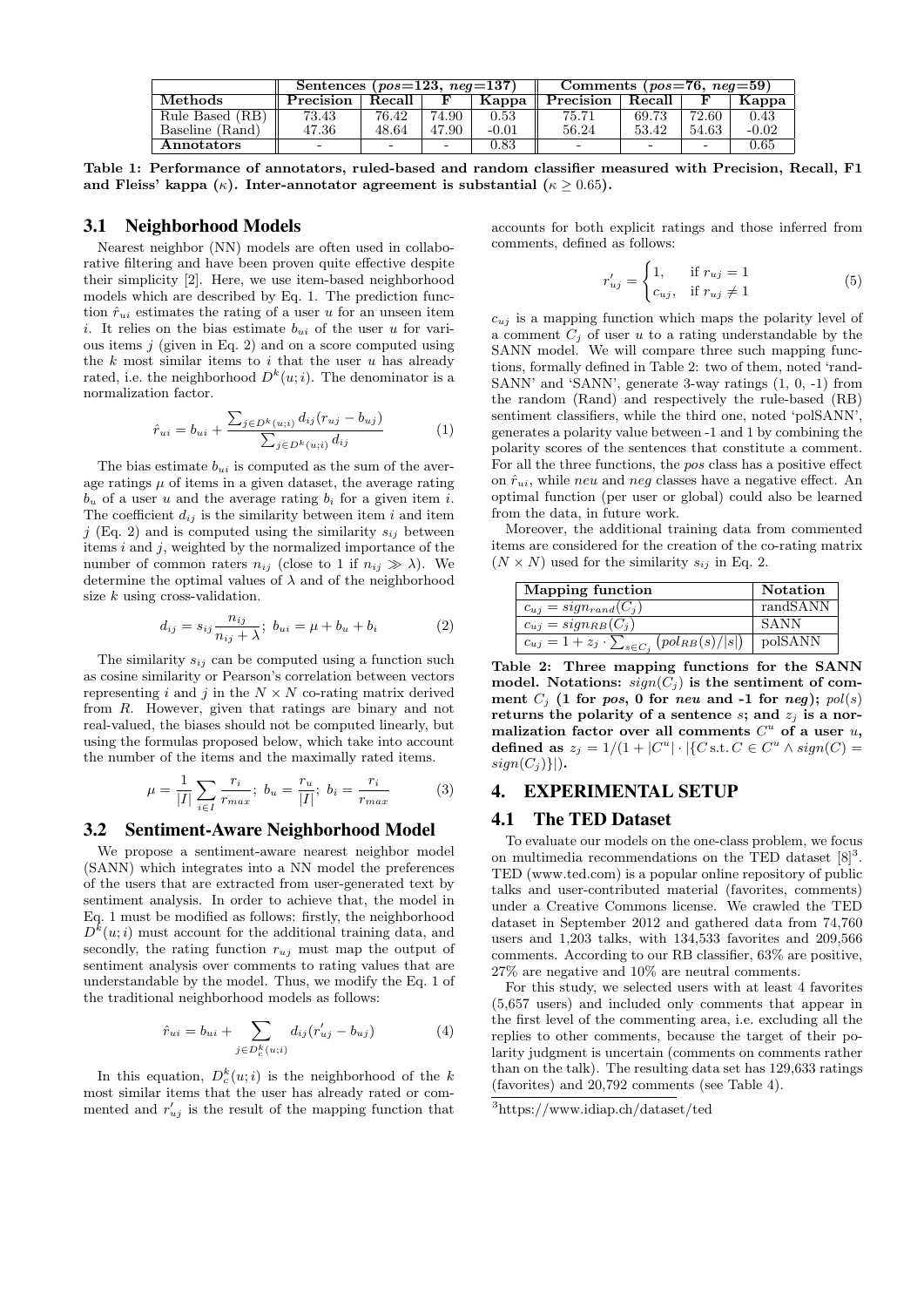|                | k parameter (1 to $50$ ) |           |              | to $100$<br>parameter |           |           |  |
|----------------|--------------------------|-----------|--------------|-----------------------|-----------|-----------|--|
| <b>Methods</b> | <b>MAP@50</b>            | MAR@50    | $\rm MAF@50$ | MAP@50                | MAR@50    | MAF@50    |  |
| TopPopular     | 3.46                     | 12.69     | 5.44         | 3.46                  | 12.69     | 5.44      |  |
| normNN(PC)     | 4.06                     | 13.70     | 6.27         | 4.13                  | 14.00     | 6.37      |  |
| NN(COS)        | 4.70                     | 16.30     | 7.29         | 4.67                  | 16.31     | 7.27      |  |
| NN(PC)         | 4.75                     | 16.47     | 7.37         | 4.76                  | 16.58     | 7.40      |  |
| SANN(COS)      | 5.07                     | 17.90     | 7.91         | 6.12                  | 20.65     | 9.45      |  |
| SANN(PC)       | 5.27                     | 18.68     | 8.22         | 6.27                  | 20.99     | 9.66      |  |
| Improvement    | $+10.9\%$                | $+13.4\%$ | $+11.5\%$    | $+31.8\%$             | $+26.5\%$ | $+30.6\%$ |  |

Table 3: Performance of various methods using 5-fold cross validation. The last row displays the improvement of the SANN model over the best NN model, which is always significant at the  $p < 0.01$  level.

#### 4.2 Evaluation Protocol

For evaluation, we split the dataset into a training set (80%) and a testing set (20%). More precisely, for each user we keep 80% of their positive ratings ('1' values) for training and hold out 20% for testing. Furthermore, we divide the test set in two subsets based on comment sparsity: a sparse and a dense one (see Table 4). For the sparse set, we keep all users with at least 12 ratings and for the dense one, all users with at least 12 ratings and one comment. We optimize the parameters on the training set using 5-fold cross-validation. When training, we use all users to obtain good approximations of item similarities  $(s_{ij}$  in Eq. 2).

| Set             | Favorites                 | Comments | Users |
|-----------------|---------------------------|----------|-------|
| Training        | 108.256                   | 20.792   | 5.657 |
| Sparse held-out | $\cdot$ ) $\cdot$ $\cdot$ |          | .409  |
| Dense held-out  |                           |          |       |

Table 4: Statistics of the TED dataset [8].

# 5. EXPERIMENTAL RESULTS

We evaluate the SANN model, comparing it with several baselines, and show the following: (i) the use of sentiment analysis of comments as additional training data improves performance over competitive baselines; (ii) the RB sentiment classifier is the reason for the improvement as compared to a random classifier; and (iii) performance increases with the number of comments.

We present first the results of parameter selection using cross-validation (5.1), and then we evaluate the best configurations on the two held-out sets (5.2).

#### 5.1 Parameter Selection

Both NN models and SANN models rely on two parameters: the first one is the k parameter (the neighborhood size) and the second one is the  $\lambda$  parameter (the shrinking factor). For the selection of k, we fixed  $\lambda = 60$  for all models. For the selection of  $\lambda$ , we then fixed k to the optimal values that were obtained for each model. Moreover, two other options can be selected, namely the similarity function (Pearson's correlation (PC) or cosine similarity (COS)) and the use of normalization in Eq. 1 (noted as 'norm').

In Table 3, we present the results of 5-fold cross-validation on the training set for six different models, namely: TopPopular baseline which provides fixed recommendations based on the popularity of items, NN(COS), normNN(PC), NN(PC), SANN(COS) and SANN(PC). We also experimented with other normalized NN models, but as their results were inferior, we do not discuss them here.

Figure 1 displays the effect of the neighborhood size  $k$  on the performance of the models. All models perform considerably better than the TopPopular, as expected from CF models. The best performing model over all  $k$  values is the



Figure 1: The effect of the neighborhood size  $k$  on MAP values at 50, using 5-fold cross-validation.

SANN(PC) model (with significance at the  $p < 0.01$  level). Both NN and SANN models stabilize their performance as  $k$  increases, which conforms to the theory of stability for k-nearest neighbor algorithms [1]. The decrease in performance of SANN as  $k$  increases is due to the inclusion of noisy ratings in the training data (along with ground-truth ones), while the performance of NN increases with  $k$  as no noise is included in this case. For the evaluation on the held-out sets (next section), the following values were selected based on cross-validation:  $k = 1, \lambda = 7$  for the SANN(PC) model and  $k = 28, \lambda = 19$  for the NN(PC) model.

#### 5.2 Evaluation of the SANN Model

We compare the performance of the SANN model with the best performing baseline NN model (NN(PC)) and with the TopPopular baseline on the two held-out sets. We consider the two variants of the SANN model, namely rand-SANN(PC) and polSANN(PC) (also with  $k = 1$  and  $\lambda = 7$ ) to demonstrate the value of aggregated polarities.

Figure 2 displays performance on the dense held-out test set. The SANN model performs significantly better than the baseline models on unseen data. The ordering of the methods based on performance is the same as in the crossvalidation experiments. The randSANN(PC) model performs slightly better than the NN(PC) model (the difference is not significant) but considerably worse than SANN(PC) and polSANN(PC), demonstrating the utility of sentiment analysis over comments.

Table 5 shows the results on both held-out test sets with MAP, MAR and MAF scores. The polSANN(PC) model outperforms significantly the other models, showing a relative improvement of 26.8% on mean average f-metric (MAF) on the dense held-out set and 11.4% on the sparse held-out set. When averaged over MAP values from 1 to 50, the improvement is significant at the  $p < 0.01$  level (t-test).

The final experiment concerns the learning ability of the